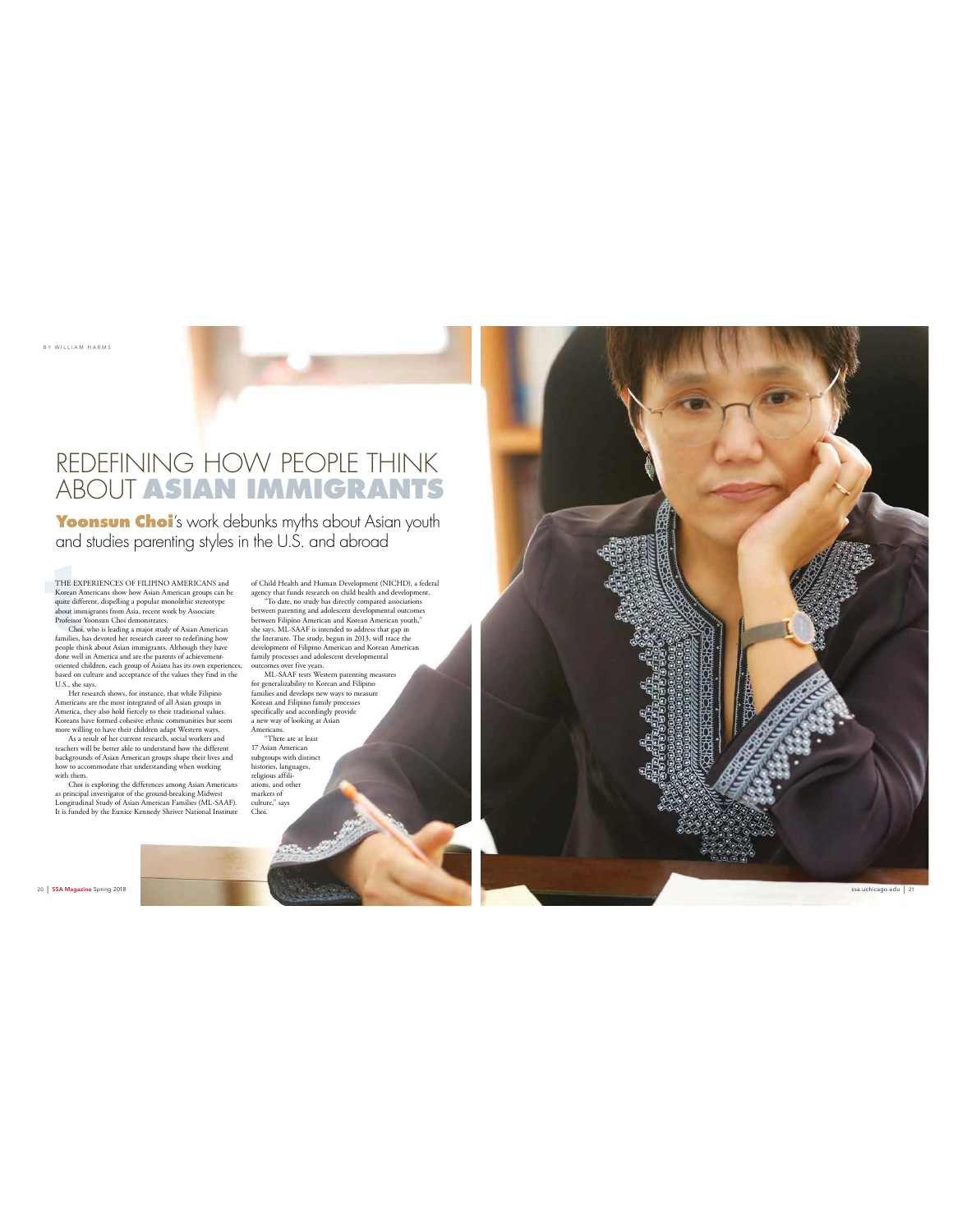Despite this number of different groups, people often think of Asian Americans as sharing the same values and having similar experiences, she says. An important part of that stereotype is an admiration among other Americans for Asian American children, who are seen as doing well in school, obeying their parents, and behaving well in society.

 As a whole, Asian American high school students report better grades and lower rates of crime, substance use, and risky sexual behavior than the youth of other racial and ethnic groups, research by other scholars shows. But that finding does not take into account differences among groups of Asians and also does not

look at ways in which the youth struggle.<br>As a result of a stercotype of success, Asian Americans are<br>often viewed as a "model minority," and accordingly not in need<br>of any special services reserved for people who are disa

often do have problems requiring counseling, Choi says. "Depression and suicide rates are significantly higher among Asian American youth than among youth of other backgrounds."

Among the researchers on the project is Tae Yeun Kim, AM,<br>'08, PhD, '15, Assistant Professor in the Department of Applied<br>Social Sciences at the City University of Hong Kong. She says<br>she notices similarity in parenting st Kong and Asian Americans.

"In Hong Kong, parents always place high expectations<br>for their children. Many parents have beliefs that their children<br>should 'stand above others in life,' comparing their children with<br>orthers and preparing them to stay much pressure from their



As a result of a stereotype of success, Asian Americans are often **viewed as a "model minority."**

parents' expectation on many things such as academic performance, behavior, and so on. When they cannot fulfill parents' expectation, both children and parents may feel disappointed and depress Choi's research looks

at whether this pattern also exist in other Asian countries.

 Kim says she enjoys continuing to work with Choi, who was her advisor. "Professor Choi gave me challenging<br>questions and tasks questions and tasks and at the same time, encouraged me to find a way to solve and complete them. I am

always inspired by her strong commitment to research, which emphasizes ethnic minority and immigrant children and families. Her leadership makes our project team vibrant and productive."<br>Another member of the research team, Jeanette Park Lee,

Another member of the research team, Jeanette Park Lee,<br>MM 'Io, is a social worker in private practice as well as a medical<br>social worker and researcher at Rush University Medical Center,<br>Chicago. The project will help soc

to know how an Asian family works and to be able to identify dysfunction so social workers can make specific

recommendations. This gives social workers an integral part in helping families," she says. "I was attracted to her innovative research and to a project that tracks changes over time. Professor Choi has a depth of knowledge about all the various aspects that impact family functioning," she explains.

knowledge a<br>
n functioning,<br>
CHOI'S ST<br>
for improvin<br>
and research<br>
Among<br>
survey of pan<br>
Parents," pul CHOI'S STUDY IS INTENDED to lay important groundwork

for improving the services that Asian American families receive,<br>and research from the project is beginning to be published.<br>Among the first papers is a report of her research team's<br>survey of parents in the paper "Cultura University of Toronto; Jeanette Park Lee; and David Takeuchi, Associate Dean for Research at the School of Social Work,

Boston College. The paper provides new insights not only in how the two groups are similar and different, but also how research on Asian American subgroups can be successfully conducted by testing a scale that Choi has developed to measure family interactions. Before they began surveying research subjects, the team

reviewed existing literature of scales used to measure Filipino and Korean familism, which is characterized by an emphasis on collective needs, interdependence, and conformity, along with a deeply held sense of obligation and orientation to the family. Familism is one of the most distinctive characteristics of Asian culture.

Familism has been measured in other cultures, particularly<br>among Latinos, but those measures may not be useful for<br>Asian Americans, who have different values among groups and<br>different experiences in adapting to new cultur

 To determine how Filipino and Korean families may view familism, the team also used focus groups from the two<br>communities to develop a questionnaire that was culturally valid<br>for the two groups and submitted their proposals to an expert<br>panel for further review before dev with 34 items.



LEFT: Choi meets with her research team in her office. Right: Grace Lee, MA, LCPC and SSA doctoral students Michael Park and Mina Lee.

**THE PAPER ON FAMILISM reports the results of findings to value famous<br>wrops [S1 Filipino American parents and 186 resistance, Korean American parents, all from the Chicago area. The<br>term also survyed children in the fami THE PAPER ON FAMILISM reports the results of findings<br><mark>from surv</mark>eying 151 Filipino American parents and 186<br><mark>Korea</mark>n American parents, all from the Chicago area. The<br><mark>team</mark> also surveyed children in the families, and res those questionnaires will be reported in subsequent studies.**<br>The average age of the parents, mostly mothers, in both propus was 47. One hundred percent of the Koreans and 90 percent of the Filipino parents were foreign b

an average length of residence in the U.S. being 19 years for Filipinos and 16 years for Koreans. Nearly 60 percent of Korean mothers and 80 percent of Filipino mothers had achieved some college education or advanced degree. Children were either American-born or arrived in the U.S. as very young children. The demographic information was consistent with U.S. Census data and also showed that a majority of families in both groups earned more than \$50,000 a year. Other research has identified some key cultural

differences between the two groups. Korean parenting is largely influenced by Confucianism, Taoism, and Mahayana Buddhism. Confucian tradition emphasizes parental control and guidance and respect for age. Koreans also put a

particularly strong emphasis on education.<br>Filipino culture reflects a long history of colonization<br>by Spain and the U.S., which has the potential of increasing<br>egalitarian values. However, the Filipino families also<br>empha for girls. Like Koreans, they are less likely to express affection openly than white parents. Integration in American society is different for both

groups. Korean immigrant adults continue to live segregated, monolingual lives, attend Korean churches or temples, and primarily associate with other Koreans. Filipinos, in contrast,<br>are the most integrated of all Asian American groups, speak<br>fluent English, and score highly on acculturation. However,<br>their experiences with colonialism may to value family as a way to hold on to traditions as a form of o vanie iaiiiiy as a v<br>esistance, Choi says.

TO MEASURE THE VALUES the two groups attached to<br>different measures of familism, Choi used a five-point scale<br>commonly used for academic research with measures ranging<br>from (1) "not at all" to (5) "very much" to gauge resp They looked at measures of traditional manners and etiquette; respect for adults; caring for aging parents; centrality of the<br>family in terms of values; the centrality of the family in terms of<br>behaviors; harmony and sacrifice; family obligation expectations<br>of children; and family o specifically.

Filipino parents repords high agreement on the<br>importance of traditional manners and etiquette (4.5), for<br>instance, and a higher sense of responsibility for caring for aging<br>parents than did Koreans (4.3 vs. 3.5). For Kor

Both greetings translate as "how are you?"<br>While each group expressed strong support for the<br>centrality of the family in terms of behavior, Filipinos were<br>more likely than Koreans to share their homes with relatives,<br>while neighbor or relative dies.

When asked to define their families, Filipinos included their extended families of grandparents, aunts, uncles, cousins, and godparents in the definition, while Koreans defined family

as including parents and siblings.<br>Both groups moderately felt that children should help out<br>the family, while Filipinos were more likely than Koreans to feel<br>that children, especially girls, should stay near home and care for old parents

ssa.uchicago.edu | 23

22 | SSA Magazine Spring 2018